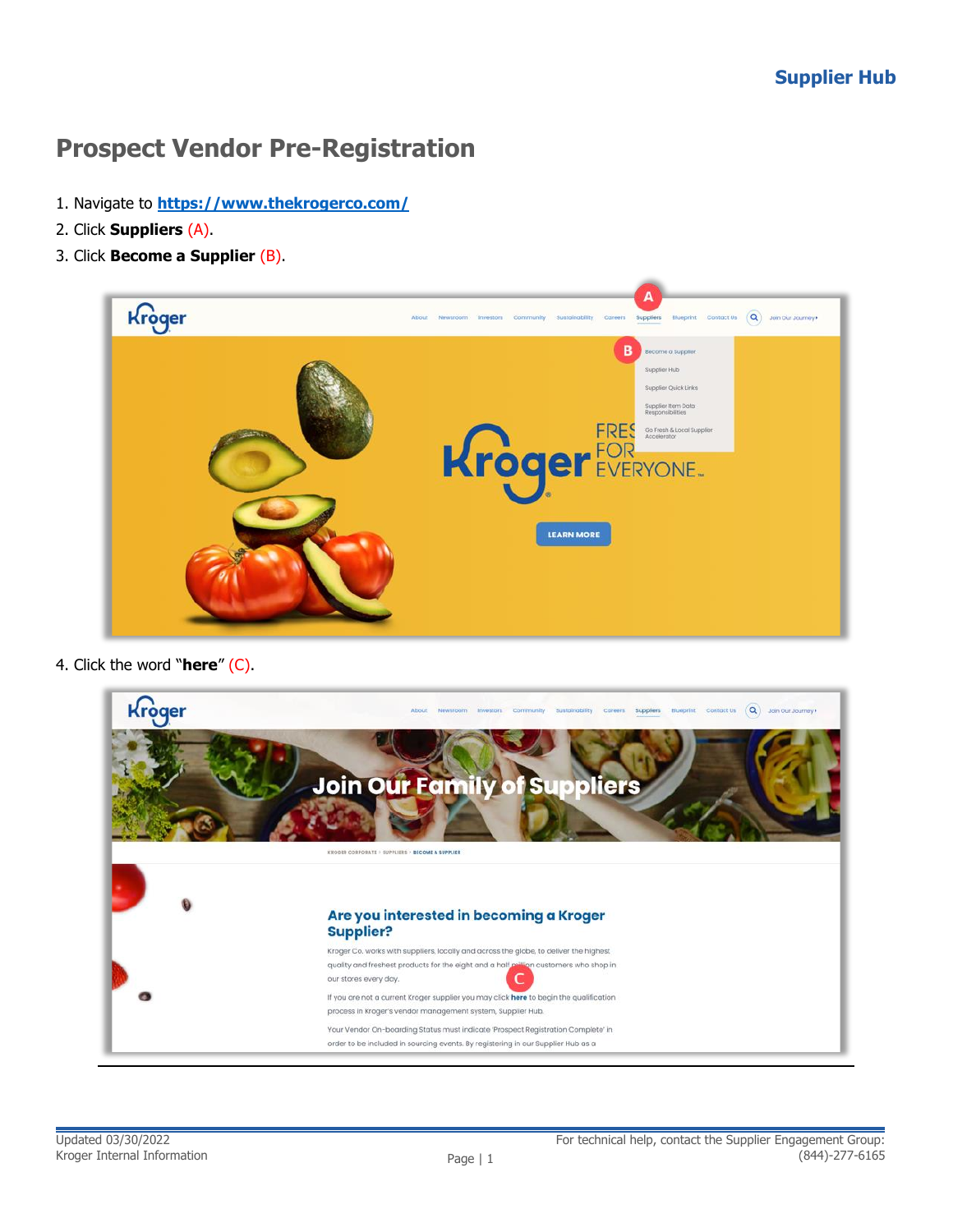- 5. Enter your **Company Name** and **EIN/Taxpayer ID** (D).
- 6. Enter your **Email, First Name, Last Name**, and **Phone Number** (E).
- 7. Click **Submit** (F).

| <b>KROGERTECHNOLOGY iSupplier Portal</b>                                           |                                                                                                                                                                                              | Close | o             |
|------------------------------------------------------------------------------------|----------------------------------------------------------------------------------------------------------------------------------------------------------------------------------------------|-------|---------------|
|                                                                                    | <b>Company and Contact Information</b>                                                                                                                                                       |       |               |
| <b>Prospect Vendor Pre-Registration</b>                                            |                                                                                                                                                                                              |       | <b>Submit</b> |
| * Indicates required field                                                         | Complete the following information to pre-register with Kroger to be considered as a prospect. After you provide the information below, you'll receive an email with additional instruction. |       |               |
| <b>Company Details</b>                                                             |                                                                                                                                                                                              |       |               |
| <b>Company Name</b><br><b>EIN/Taxpayer ID</b>                                      | Enter a Social Security Number only if you do NOT use an Employer Identification Number (EIN) for U.S. federal tax purposes.                                                                 |       |               |
| <b>Contact Information</b>                                                         |                                                                                                                                                                                              |       |               |
| Please enter your preferred contact information for the Kroger team to contact you |                                                                                                                                                                                              |       |               |
| $*$ Email<br>* First Name<br>Е<br>* Last Name<br>* Phone Number                    |                                                                                                                                                                                              |       |               |

If the page displays an error message that the e-mail address is already in use or the Company Name already exists, check with your organization to see whether anyone has already submitted this form. If so, ask them to add you as a user on the account.

If you have a contact at Kroger, you may reach out to them to request Kroger add you as a contact on the appropriate vendor profile.

**Note:** The Kroger Supplier Engagement Group is unable to provide assistance to prospect vendors. Prospects should refer to the help documentation to complete and submit their registration.

## **Next Steps**

**!**

The Kroger Supplier Hub will send an e-mail to the contact with a link to the Supplier Hub and a user name with a temporary password. Use this to access the Supplier Hub and continue your registration.

8. If you need assistance completing your profile, click the words "**click here**" (G) on any page in Supplier Hub to access help documentation.